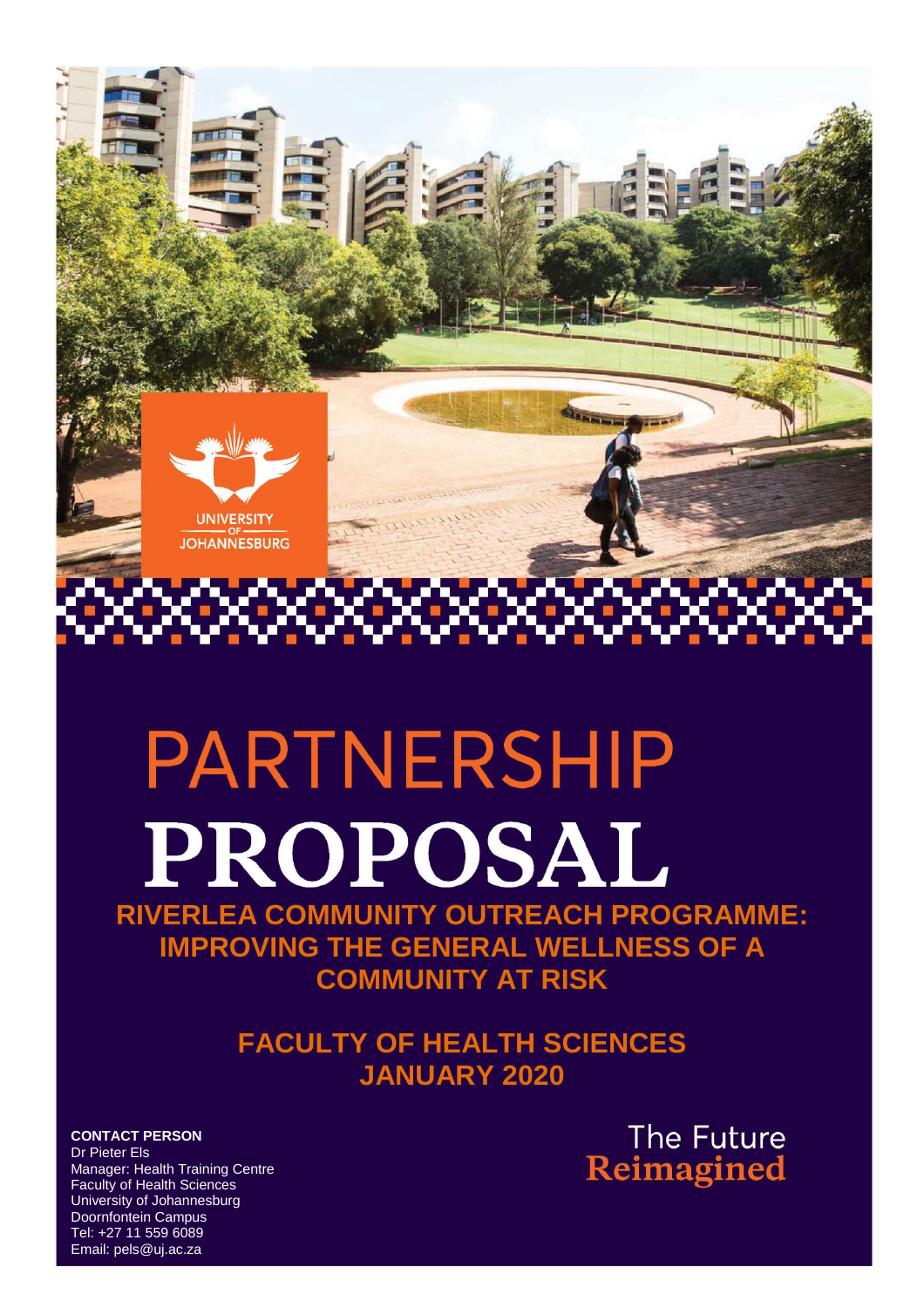# **EXECUTIVE SUMMARY**

A Health Environment and Development (HEAD) study in Riverlea identified a broad spectrum of health concerns and risks in the low-cost housing community. The Riverlea Outreach Project is a collaborative intervention programme by the University of Johannesburg (UJ), the Medical Research Council (MRC), the Riverlea Development Trust (RDT) and the City of Johannesburg (CoJ). The Riverlea Outreach Project enhances and promotes general wellness within the Riverlea community through targeted intervention of health services in Environmental health, Podiatry, Optometry, Medical and Radiation Sciences (MIRS) – specifically antenatal ultrasound scans, Sports and Movement Studies and Nursing including midwifery and community health, not including university recess periods when students are on holiday.

Primarily it is focused on promoting wellness in the Riverlea community, and the programme also facilitates work integrated learning for UJ health science students and research.

To maintain this lifechanging intervention programme, we are reaching out to organisations to assist with funding so we can further bolster the Riverlea Community Outreach Project.

## **RIVERLEA, A COMMUNITY AT RISK**

Many households continue to live in unhealthy conditions such as low-cost housing or informal settlements. Riverlea is one such low-cost housing development west of Johannesburg, constructed in the early 1960s with a current population of approximately 33 000 people. This community is currently the closest residential area to Soccer City. There are two large mine dumps situated on either side of the community, posing a myriad of health risks to the community members.

In a collaborative effort between the Medical Research Council (MRC), The University of Johannesburg (UJ), the University of the Witwatersrand (Wits) and the City of Johannesburg (CoJ), a Health Environment and Development (HEAD) study was conducted over five years. The study was conducted in Hillbrow, Bertrams, Riverlea, Braamfischerville and Hospital Hill. In the most impoverished communities, the study also revealed concerns about mental ill-health symptoms, as well as growing food insecurity and hunger.

According to the results of the HEAD study, Riverlea has a wide range of social, environmental and health problems. Compared to the remaining four sites in the survey, Riverlea residents were found to have high levels of chronic illness such as asthma, diabetes and hypertension due to the high levels of smoking.

Alcohol and drug abuse, drug peddling, and glue sniffing as well as problems such as rodent infestations, illegal dumping and depression and anxiety were prevalent in this disadvantaged urban community.

## **OUTREACH PROJECT TO ADDRESS GENERAL HEALTH IN RIVERLEA**

The Riverlea Community Outreach Project was undertaken as a collaborative intervention by UJ, the MRC, the Riverlea Development Trust (RDT) and the CoJ.

The Riverlea Project was officially launched on 28 April 2010 and incorporated the services of the UJ's Departments of Environmental Health, Podiatry and Optometry. The project was initiated with a weekly Optometry and Podiatry Clinic within the community, as well as the implementation of an environmental health education programme in conjunction with the Environmental Health Department of CoJ. Since then, three more departments, MIRS (Medical Imaging and Radiation Sciences), Nursing, and Sport and Movement Studies, have come on board.

Effectively responding to the health issues revealed by the HEAD study will require an ongoing, longterm, cross-sectorial plan of action that is rooted in a strategy to eliminate poverty and joblessness.

The UJ Faculty of Health Sciences considered multiple motivations for the activation of a social outreach project of this nature.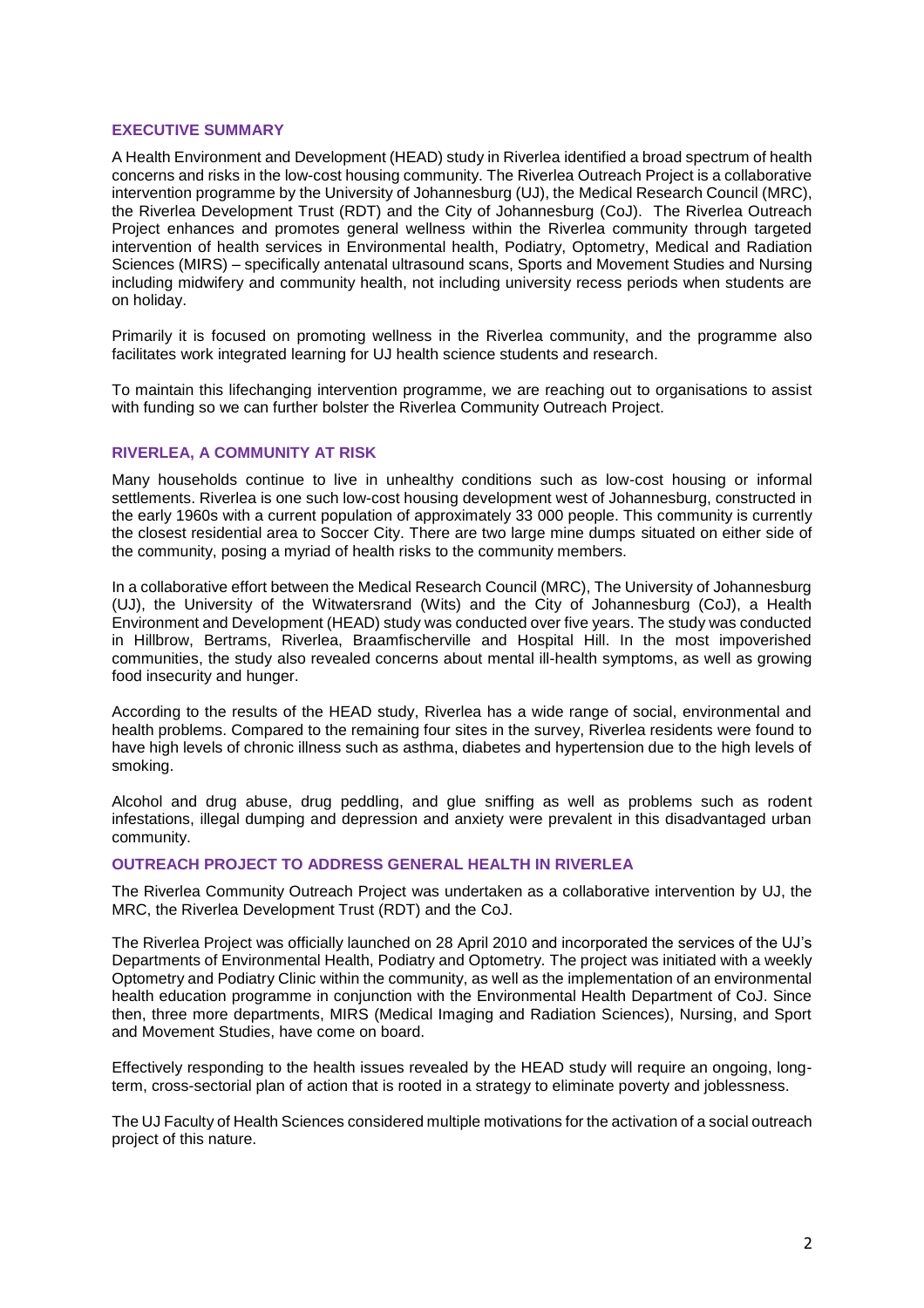- **Sustainable social change:** UJ aims to provide a viable and sustainable service and to create holistic support to produce a long-term impact by addressing the specific health needs identified in the Riverlea Community.
- **Practical student experience:** The project facilitates work-integrated learning (WIL) requirements of UJ Health Sciences students.
- **Curriculum development:** It allows UJ to create new short learning programmes (SLP).
- **Staff training:** It engenders continual professional development (CPD).
- **Partnering with local government:** The Environmental Health Department of UJ coordinates activities with the CoJ Health Department as a joint venture.
- **Ongoing research:** The project contributes to the research objectives of the University through the creation of new research opportunities.

There are various aspects to a project of this nature, which involve changing community practices, fostering networks, educating stakeholders, promoting community education and strengthening individual knowledge and skills.

The broader vision of the Riverlea Community Outreach Project is to enhance and promote general wellness within the Riverlea community. The following particular areas of concern are concentrated on:

- Hypertension, diabetes, obesity and food insecurity;
- Maternal and child health care;
- Prevention and control of locally endemic diseases;
- Appropriate treatment of common diseases and injuries;
- Promotion of food supply and proper nutrition;
- Education concerning prevailing health problems and methods of preventing and controlling them; and
- Training focusing on health disciplines.

## **Over 25 000 people, including members of the community and UJ students, have benefitted from this project from 2010 to 2019.**

Some services offered by the different departments are in the Riverlea Primary Health Care Clinic of the CoJ, with the exception of Optometry, which**,** due to a lack of space in the Riverlea Primary Health Clinic, is offered in the Riverlea Community Centre, adjacent to the clinic. Environmental Health works in the community, as does the Department of Sport and Movement Studies.

## **Environmental Health**

The UJ Environmental Health Department has been involved since the inception of the project in 2010. The focus of the Riverlea Community Engagement Project is prevention, promotion, community participation, advocacy (community awareness), and development. It is complementary to the COJ Department of Environmental Health. Some of the activities undertaken include practical health interventions, such as education and demonstration of handwashing and nail care. This initiative positions the Department to engage with the community on environmental health aspects.

## **Impact**

From 2010 to 2017 a total number of 1 088 households and 5 440 individuals were reached by the HEAD project. The World Health Organisation Collaborating Centre for Urban Health concluded the HEAD study in 2017. Activities up to 2019 included:

- Issuing new dish cloths in exchange for an old ones;
- Issuing vegetable seeds to households to encourage people to plant their own gardens;
- Issuing rat traps and demonstrating how to use them;
- World Food Day celebrations took place at the Riverlea Primary School on 16 October 2018;
- The clean-up of a council stand, educating people on recycling and proper waste management, and starting a vertical garden at an old age home in 2019.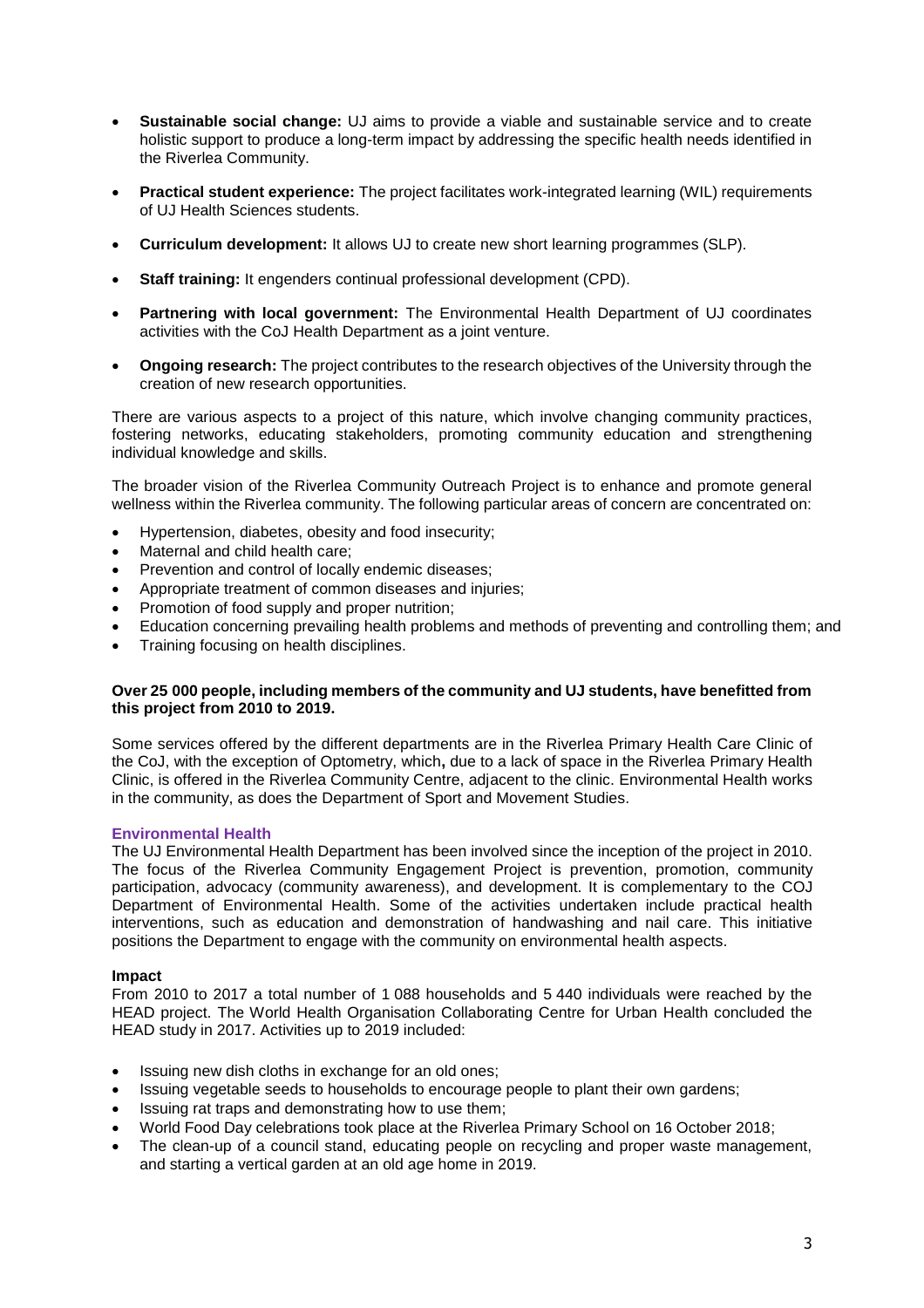# **Optometry**

Optometric services by UJ was introduced to the community in 2010. Services include visual screening, full optometric consultation and professional advice on the provision of appropriate frames and lenses, contact lenses and other optical aids. This professional service aims to optimise visual function.



Since the project commenced in 2010, the Optometry department had sent approximately six students, under clinical supervision, to Riverlea on Wednesday afternoons to consult patients. They conduct a full optometric evaluation and examination. The need to introduce a second clinic was identified earlier in 2014 and one additional clinic per month was introduced focusing on children.

## **Impact**

Since 2010 more than 3250 patients benefited from the optometry service. The majority of members in the Riverlea community attending the clinic cannot afford to purchase spectacles. About 70%

to 80% of patients attending the clinic need spectacles to correct their vision. Examinations are free of charge and spectacles are provided at a significantly subsidised rate.

In many cases, it has been life-changing, e.g. a primary schoolboy was said to be "stupid" and put in the back of the class and ignored. He was examined and found to require spectacles to correct his vision. Since then he has excelled at school.

## **Podiatry**

Podiatrists assess and manage foot and related lower-limb conditions and provides a comprehensive range of services, including:

- Foot and lower-limb assessment:
- Treatment of lesions of the skin and nail, including corns, calluses, and nail problems;
- Treatment of infections (e.g. plantar warts);
- Nail surgery;
- Foot care and footwear education;
- Biomechanical assessment;
- Diabetic foot screening;
- Foot wound management;
- Assessment and management of the at-risk foot due to systemic pathology;
- Insole and orthosis manufacture.

Since the project commenced in 2010, the Podiatry Department has sent students to Riverlea on Thursday mornings to conduct full podiatric examinations on patients. Close to 3800 patients have seen by podiatrists at Riverlea since 2010.

## **Impact**

The majority of members in the Riverlea community attending the clinic cannot afford to consult a podiatrist and purchase inner soles or orthotics if indicated. Examinations are free of charge, and inner soles or orthotics are supplied at cost price or no cost. Many patients receive professional attention and advice, which they would never have had if it had not been for this service provided. Critical is the care of diabetic patients.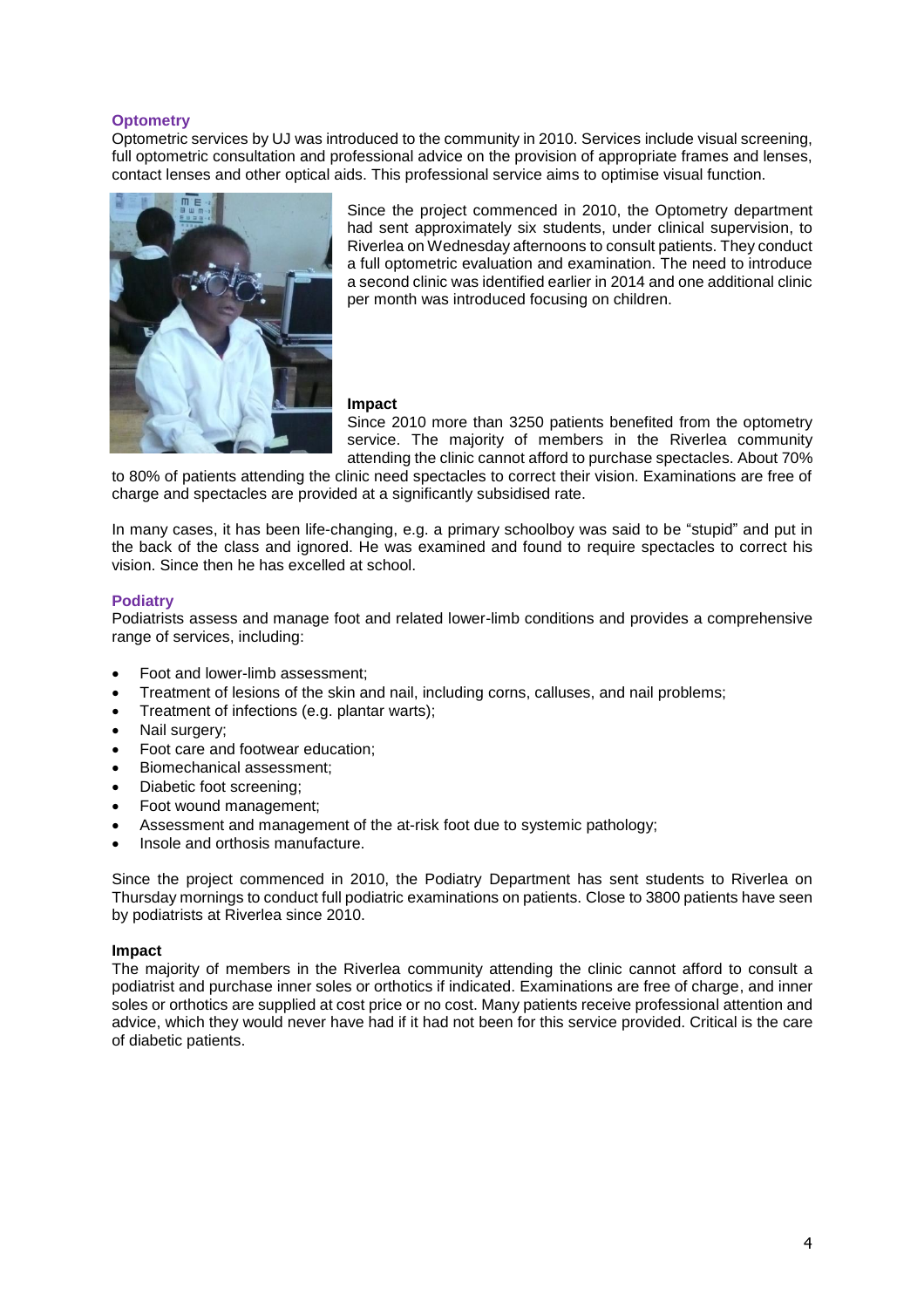## **Sport and Movement Studies**



The Department became involved in the project in 2011. An Early Childhood Development (ECD) programme was developed. Learners between the ages of 4 and 6 participate in a 10- week specific gross motor movement programme<br>to identify any problems. problems. Educators/teachers receive training to help them assess children's gross motor skills. Mini sports day coaching commenced at schools in 2015. In 2015 and 2017, the format of the sports day was changed with all the crèches participating together at a UJ sports field.

The "Adopt-a-Crèche" project was introduced in 2013 with second-year students working with a thirdyear student (as the group leader) for each crèche. The UJ students and school principals determine the needs of the school or crèche, e.g. painting of jungle gyms, providing stationery, playing with the children and planting trees.

The ECD programme and "Adopt a Crèche" project were not conducted during 2019 due to various logistical factors, such as transport of students to and from Riverlea, the feasibility of this transport, crèches being unable to facilitate students and time allocations, as there was a disruption in the routine of the kids.

## **Impact**

- If community circumstances permit, Sports and Movement Studies will again commence with the ECD programme and "Adopt a Crèche" project in 2020. This will identify any motor skills early in a child's development, which can be attended to timeously;
- Training of educators/teachers will enable them to identify any gross motor skills for many years after their training;
- UJ students gain appropriate practical experience in their field of study;
- The general health and wellbeing of the community are enhanced.

## **Medical and Radiation Sciences (MIRS)**

Antenatal ultrasound examinations (scans) had not been primarily done at Riverlea Clinic, and previously patients were usually referred to the Rahima Moosa Hospital, but only during the second trimester of pregnancy, and then only if there was a complication with the pregnancy.

The objective of the service is to date a pregnancy in the first trimester and to identify any abnormalities with the pregnancy or foetus during the second trimester of pregnancy. The Obstetrics and the Paediatric Departments of the Rahima Moosa Hospital support the initiative. The Department commenced screenings in June 2013 and is currently hosting one clinic per week. Over 1900 patients were screened since its inception.

## **Impact**

- Enhancing maternal, foetal and infant health and outcomes;
- UJ students gain appropriate practical experience in their field of study, and the general health and wellbeing of the community are enhanced;
- Research projects can also originate in this community.

Some of the comments and feedback from patients who had antenatal ultrasounds were so positive and appreciative. Here are some of the comments:

"The service was cool. I'm happy about the work. I can see my baby playing and healthy."

"I am very much impressed and satisfied with the detailed sonar done and all the explanations and advice."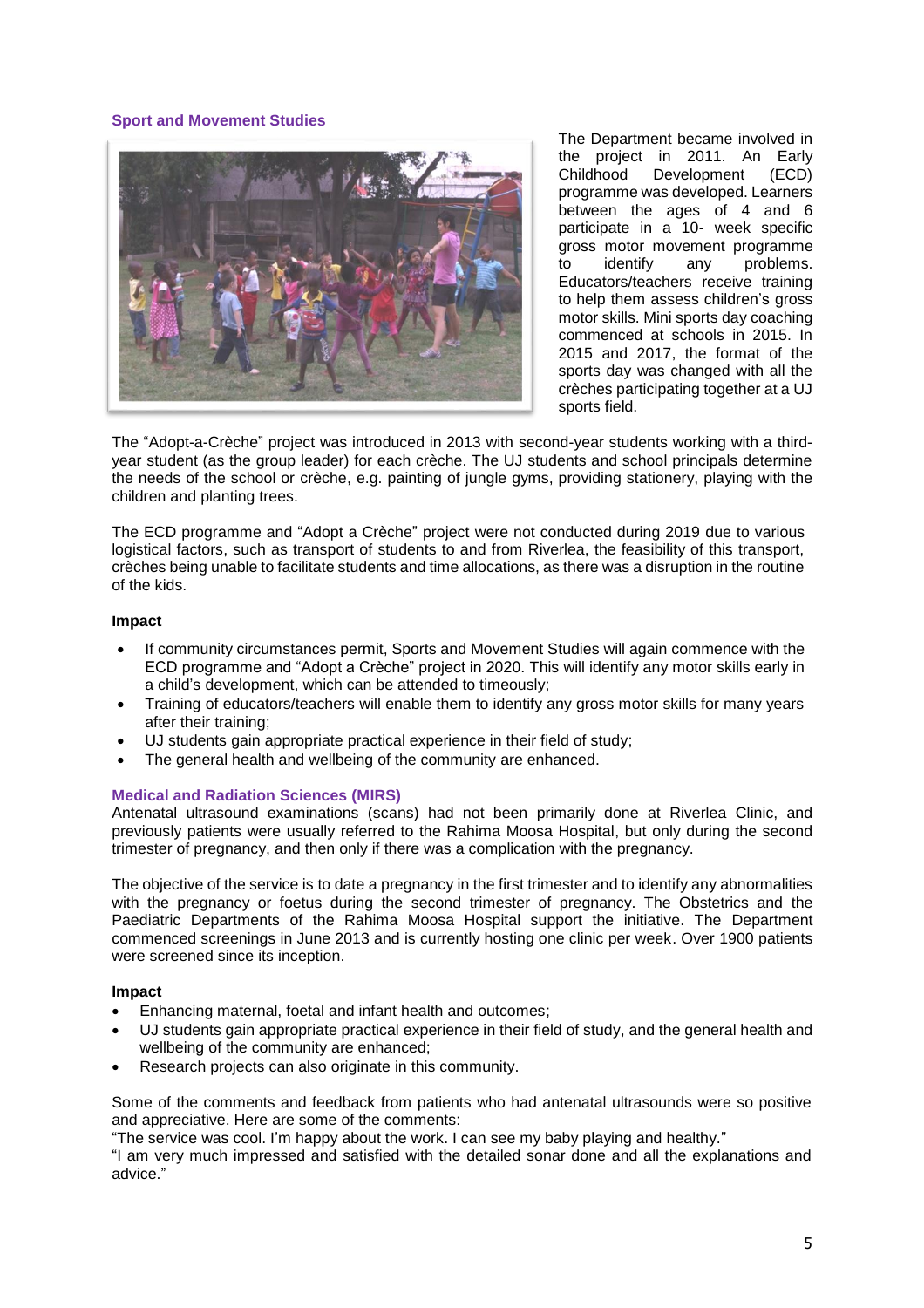"My experience with the ultrasound was good. The nurses/doctors were very calm and explained everything to me. These scans help us as moms to feel and see what happens in our tummies."

## **Nursing**

The services offered by the Nursing Department of UJ are complementary to the nursing service already offered at the CoJ Riverlea Clinic.

Second- and fourth-year Community Health nursing students, as well as third-year Midwifery students, are placed at the clinic for training. Since 2015 more than 6000 patients benefited from this service.

## **Impact**

- The workload of the CoJ Riverlea nursing staff is alleviated;
- UJ students gain appropriate practical experience in their field of study;
- The general health and wellbeing of the community are enhanced;
- Research projects could also originate from this community project.

## **Financials**

Funding for the continuation of the project in 2020 would rely on external funding/donations. The patients treated all received free consultations, while glasses and orthotics are provided at no or cost price.

The bulk of the operational costs, which is in the region of R 580 000.00, are used to pay for the clinical supervision of the students and medical consumables, to ensure adherence to clinical standards of operations. However, there are substantial operational costs that the University cannot cover alone. We invite interested partners to engage with us on ways in which you can get involved in this innovative social change project.

## **Reporting and Governance**

Full feedback reports will be generated in accordance with the requirements of the funder, which reports on the activities, the numbers of patients, students and staff who benefited from the project, a full financial report with explanations of expenditures, objectives and significant challenges experienced during a financing period, and also the monitoring and evaluation of targets set for the project.

The **Riverlea Community Outreach Project Committee** convenes twice per annum, during which operational issues are discussed, and decisions regarding the project are made. The committee comprises Dr PA Els of UJ (Chairperson), who manages the overall project, members of all the UJ academic departments concerned with the project, and members of the Nursing and Environmental Health departments of the City of Johannesburg.

# **FACULTY OF HEALTH SCIENCES BACKGROUND**

The University of Johannesburg's (UJ's) Faculty of Health Sciences is an essential training institution addressing the national health concerns of the country. Through the programmes offered by the Faculty of Health Sciences, emerging health service practitioners are equipped to provide crucial skills within the national health care framework.

UJ's Faculty of Health Sciences, one of seven faculties at UJ, provides quality training in the disciplines of Nursing, Emergency Medical Care, MIRS (Radiography), Optometry, Podiatric Medicine, Biokinetics, Chiropractic, Biomedical Technology, Environmental Health, Complementary Medicine as well as Sport and Movement Studies.

The Faculty is recognised nationally and internationally for the provision of quality programmes traditionally associated with the Health Professions Council of South Africa, South African Nursing Council and the Allied Health Professions Council.

With a focus on producing competent and innovative practitioners, the Faculty provides an engaging learning experience within the context of problem-based learning with real-life experiences in clinics. Our Health Training Centre is an active learning hub where we consult patients in various clinical